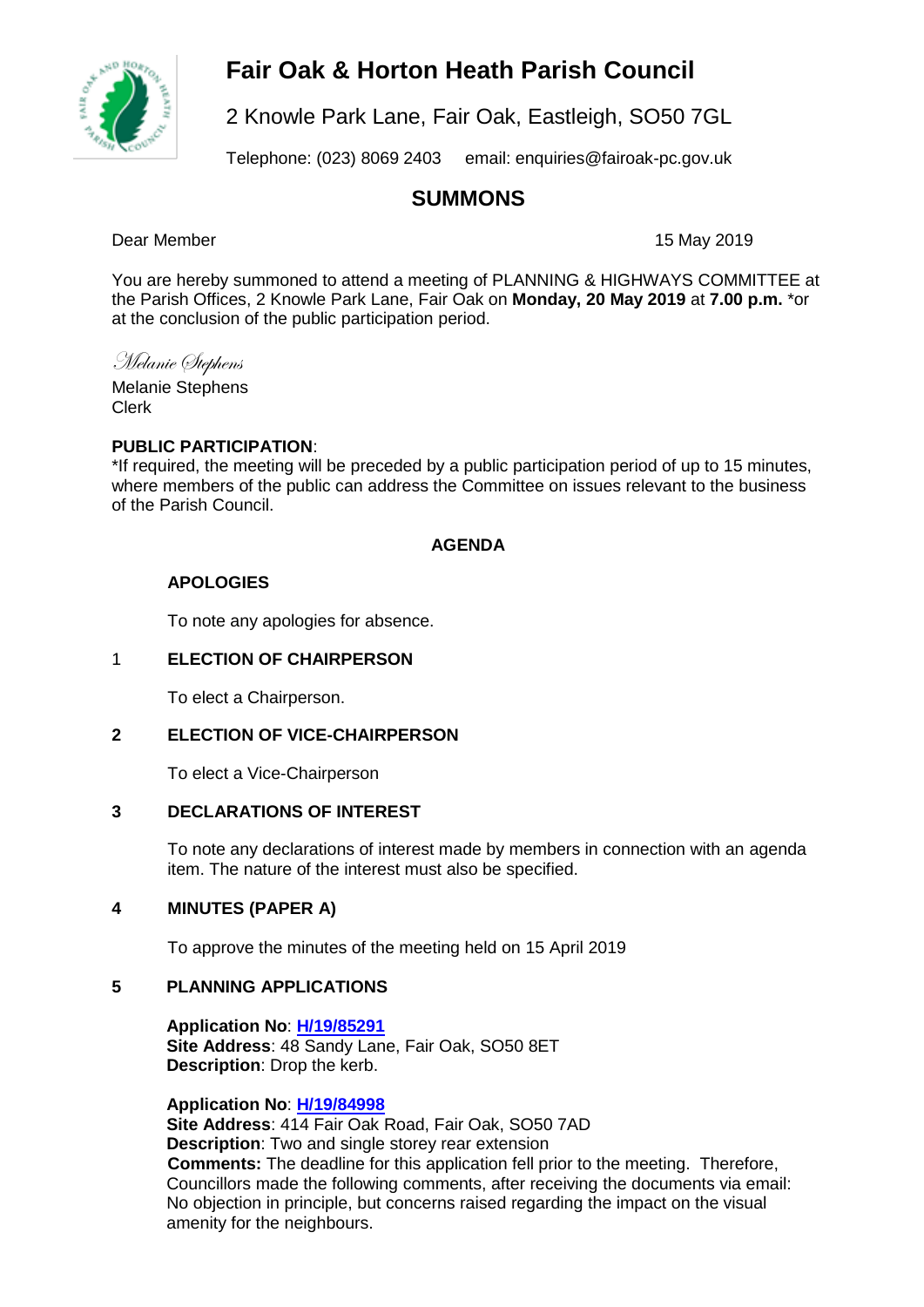#### **Application No**: **[F/19/85340](https://planning.eastleigh.gov.uk/s/papplication/a1M1v0000064rcQ)**

**Site Address**: 443 Fair Oak Road, Fair Oak, SO50 7AJ

**Description**: Construction of 1no. 3 storey building to accommodate 1no. ground floor shop/office (A1, A2 or B1a use class), 1no. one bed, 4no. 2 bed flats with associated car parking, access, amenity space, refuse and cycle storage, following demolition of existing building

#### **Application No**: **[H/19/85461](https://planning.eastleigh.gov.uk/s/papplication/a1M1v000004JD3P)**

**Site Address**: 1 Denham Fields, Fair Oak, SO50 8DH **Description**: Conversion of garage into habitable accommodation with new pedestrian side access and parking area

#### **Application No**: **[H/19/85071](https://planning.eastleigh.gov.uk/s/papplication/a1M1v0000064geb)**

**Site Address**: Cheldage, Pembers Close, Fair Oak, SO50 7BN **Description**: Erection of carport to side of existing dwelling

#### **Application No**: **[H/19/85410](https://planning.eastleigh.gov.uk/s/papplication/a1M1v000004JC9J)**

**Site Address**: 29 Centaury Gardens, Horton Heath, SO50 7NY **Description**: Rear dormer in association with enlarged second floor living accommodation and new rooflight to front roof slope

#### **Application No: [X/19/85356](https://planning.eastleigh.gov.uk/s/public-register)**

**Site Address:** 349 Fair Oak Road, Fair Oak, SO50 8AA **Description:** Minor material amendment to vary condition 2 (Approved plans) of permitted application F/18/83458, to replace first floor window with floor to ceiling glazing.

#### **Application No**: **[H/19/85486](https://planning.eastleigh.gov.uk/s/papplication/a1M1v000004JDha)**

**Site Address**: 104 Olympic Way, Fair Oak SO50 8QR **Description**: Proposed rear sunroom and alterations to existing extension roof

# **LIST OF DECISIONS MADE**

**Application Details**: H/19/84921 Householder planning **Decision:** 5 Apr 2019 Permit Delegated Decision **Proposa**l: Detached garage and carport to front of property **Location:** Amberley, Burnetts Lane, Horton Heath, SO50 7DJ

**Application Details** F/18/84534 Full planning **Decision** 12 Apr 2019 Permit Delegated Decision **Proposal** Extension to glasshouse and erection of barn and water storage tank **Location** Stroudwood Nursery, Stroudwood Lane, Lower Upham

**Application Details** T/19/85329 Consent under Tree Preservation Orders **Decision** 9 Apr 2019 Withdrawn Delegated Decision **Location** 35 Brunswick Road, Fair Oak, SO50 8FF

**Application Details** H/19/84916 Householder planning **Decision** 12 Apr 2019 Refuse Planning Permission For Delegated Decision **Proposal** Creation of vehicular access **Location** 1 Sandy Lane, Fair Oak, SO50 8EG

**Application Details** T/19/84989 Consent under Tree Preservation Orders **Decision** 10 Apr 2019 Consent To Tree Works For Delegated Decision **Proposal** 1 no. Oak (T2) - Remove 2 lower limbs over the garage. **Location** 19 Michaels Way, Fair Oak, SO50 7NR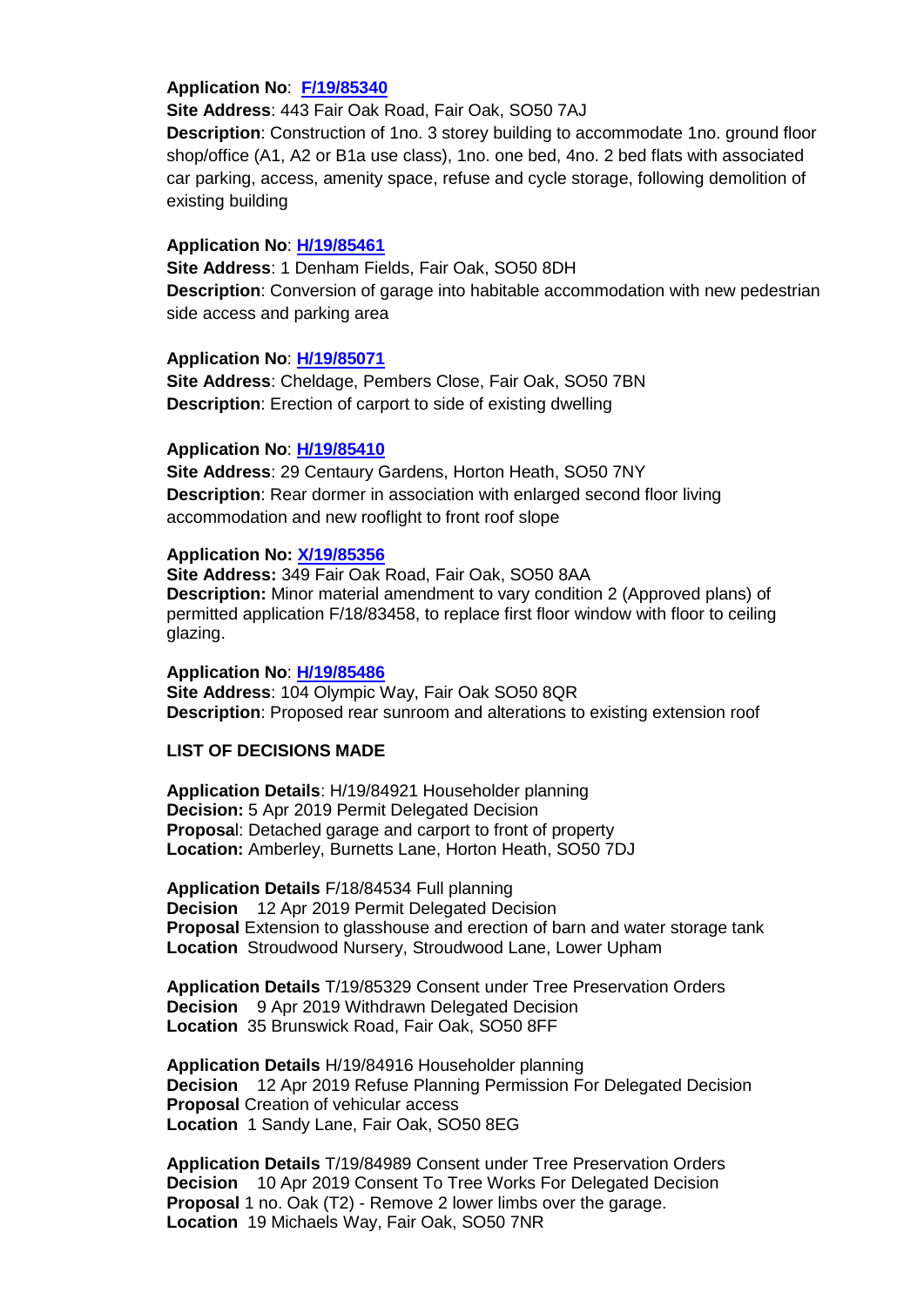**Application Details** T/19/84986 Consent under Tree Preservation Orders **Decision** 10 Apr 2019 Consent To Tree Works For Delegated Decision **Proposal** 1 no. Beech (T3) , remove young growth on previously cut stem. **Location** Land to the rear of 19 Michaels Way, Eastleigh, SO50 7NR

#### **Application Details** F/19/84699 Full planning

**Decision** 10 Apr 2019 Refuse Planning Permission For Delegated Decision **Proposal** Change of use from car sales (sui generis) to hand car wash (sui generis) with addition of canopy, 1no. porta cabin, 2m high sound proof barrier and associated drainage.

**Location** Units 5 & 6 Botley Road, Horton Heath, SO50 7DN

#### **Application Details:** A/19/85092

**Decision:** Consent to display 2no. banners advertising school services and events **Location:** Lakesmere House, Allington Lane, Fair Oak, SO50 7DB

**Application Details:** H/19/85019 Householder planning **Decision** 24 Apr 2019 Refuse Planning Permission For Delegated Decision **Proposal:** Proposed triple oak framed detached garage **Location**: Stroudwood Farm, Winchester Road, Lower Upham, SO32 1HH

#### **Application Details:** A/19/85092 Advertisement

**Decision:** 3 May 2019 Consent To The Advert Display Delegated Decision **Proposal:** Consent to display 2no. banners advertising school services and events **Location:** Lakesmere House, Allington Lane, Fair Oak, SO50 7DB

**Application Details** H/19/85084 Householder planning **Decision:** 3 May 2019 Permit Delegated Decision **Proposal** :2 storey side extension with pitched roof and erection of a detached carport/garage. **Location**: Plum Tree Cottage, Durley Road, Horton Heath, SO50 7D

#### **The plans and documents for the above applications can be accessed via the Eastleigh Borough Council Planning Portal by clicking on the links above.**

#### **Committee Members Committee Members**

Cllr M Jermy Linda Greenslade, Deputy Clerk

Cllr T Mignot Cllr H McGuinness Cllr D Scott Cllr G Warrillow Vacancy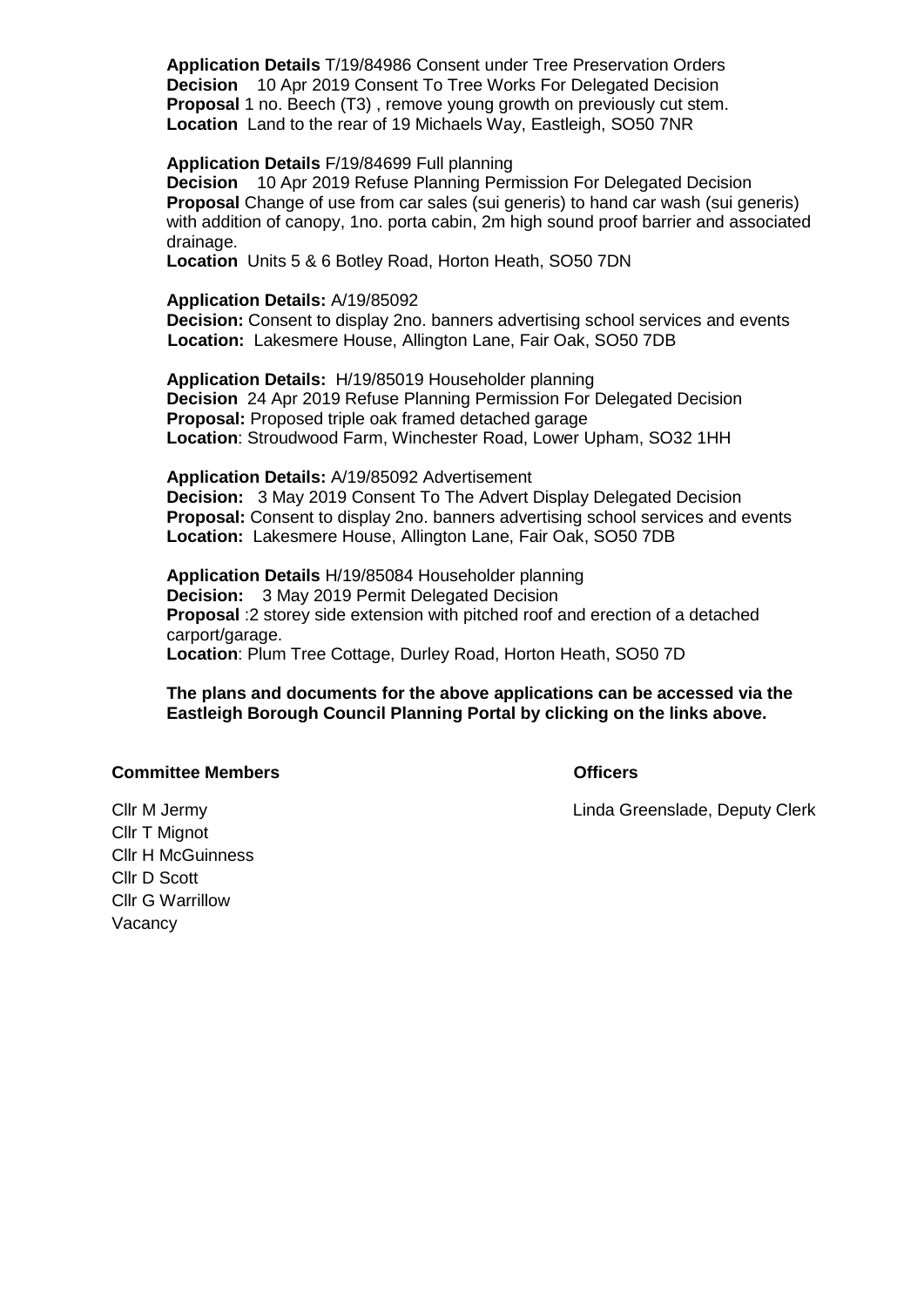**PAPER A**



# **Fair Oak & Horton Heath Parish Council**

2 Knowle Park Lane, Fair Oak, Eastleigh, SO50 7GL

Telephone: (023) 8069 2403 email: enquiries@fairoak-pc.gov.uk

Minutes of the Planning & Highways Committee meeting held on Monday 15 April 2019 at 6.30 pm at 2 Knowle Park Lane, Fair Oak

**Present:** Cllrs Barrett, McGuinness & Spearey (Chairman).

**Others Present:** Cllr Mrs Douglas.

**Apologies:** Cllr Noel.

**Officers in attendance:** Mrs L Greenslade, Deputy Clerk

# **PUBLIC PARTICIPATION**

None present.

# **97 DECLARATIONS OF INTEREST**

None received.

### **98 MINUTES**

#### **RESOLVED**

That the minutes of the meeting held on 1 April 2019 be approved.

# **99 CLERK'S VERBAL REPORT**

There were no issues raised.

**100 HIGHWAYS**

There were no issues raised.

# **101 PLANNING APPLICATIONS**

Cllrs discussed planning applications, and made the following comments: -

**Application No**: **[F/19/85173](https://planning.eastleigh.gov.uk/s/papplication/a1M1v0000064kWT)**

**Site Address**: Orchard Close, 79 Mortimers Lane, Fair Oak, SO50 7BT **Description**: Demolition of existing dwelling and erection of 7no. two storey dwellings and detached carport